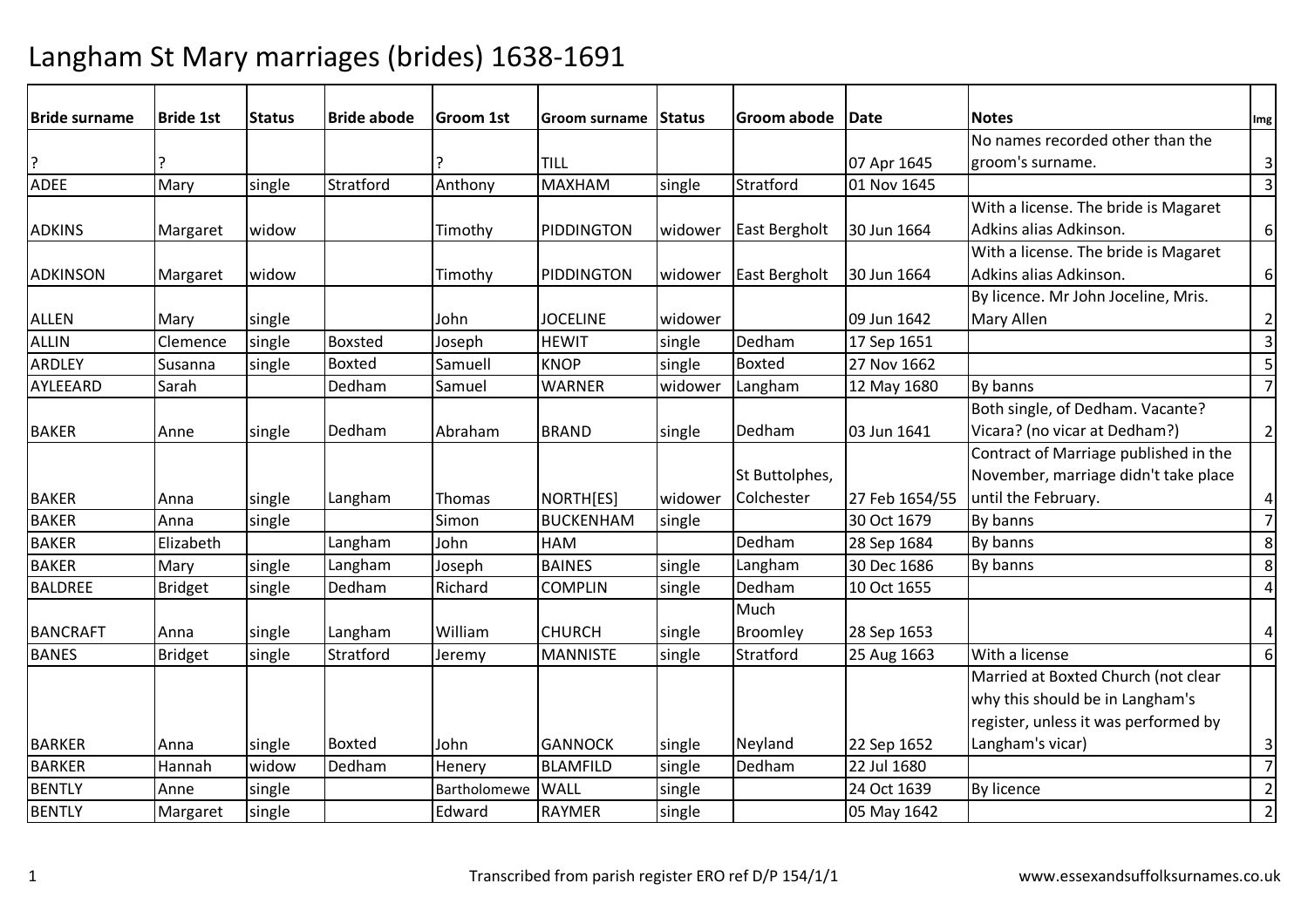| <b>Bride surname</b> | <b>Bride 1st</b> | <b>Status</b> | <b>Bride abode</b>     | <b>Groom 1st</b> | <b>Groom surname</b> | <b>Status</b> | <b>Groom abode</b> | <b>IDate</b>   | <b>Notes</b>                              | Img                     |
|----------------------|------------------|---------------|------------------------|------------------|----------------------|---------------|--------------------|----------------|-------------------------------------------|-------------------------|
| <b>BENTLY</b>        | Magdalene        | single        |                        | John             | <b>HOLDING</b>       | single        |                    | 19 Dec 1644    |                                           | $\overline{\mathbf{3}}$ |
|                      |                  |               |                        |                  |                      |               |                    |                | Not clear if the groom is also of         |                         |
| <b>BENTLY</b>        | Anna             | single        | Dedham                 | John             | <b>SAYER</b>         | single        |                    | 16 Nov 1649    | Dedham.                                   | $\overline{3}$          |
|                      |                  |               |                        |                  |                      |               |                    |                |                                           |                         |
| <b>BESON</b>         | Prudence         | single        | Higham                 | Arthur           | <b>WELLUM</b>        | single        |                    | 08 Oct 1649    | Not clear if groom is also of Higham.     | $\overline{3}$          |
| <b>BETTCHAMBER</b>   | Anne             |               |                        | Peter            | LAMBE                |               |                    | 26 Mar 1649    |                                           | $\overline{\mathbf{3}}$ |
| <b>BIGG</b>          | Elisabeth        | single        | <b>Terling</b>         | Robert           | <b>HOW</b>           | single        | Langham            | 04 Apr 1665    |                                           | 6                       |
| BLACKWELL            | Margery          | widow         | Dedham                 | Robert           | <b>STRAUNGE</b>      | widower       | Dedham             | 19 Feb 1662/63 |                                           | 5                       |
| <b>BORLEY</b>        | Martha           | single        | Dedham                 | John             | <b>SALMON</b>        | single        | Dedham             | 11 Oct 1664    | With a certificate                        | 6                       |
|                      |                  |               |                        |                  |                      |               |                    |                | Groom's abode is presumably meant to      |                         |
| BRADSTREET           | Mary             | single        | Capell, Suffolk Thomas |                  | <b>BALL</b>          | single        | Layer de Lay       | 05 Jun 1649    | be Layer de la Haye.                      | 3                       |
|                      |                  |               |                        |                  |                      |               |                    |                |                                           |                         |
| <b>BRAND</b>         | Susanna          | single        | Dedham                 | James            | <b>MARTIN</b>        | single        | Colchester         | 24 Aug 1652    | Mr James Martin, Mrs Susanna Brand        | 3                       |
| <b>BRANDESTONE</b>   | Grace            | single        | Langham                | Simon            | <b>BUCKINGHAM</b>    | single        | Langham            | 27 Mar 1654    |                                           | 4                       |
| <b>BRANDESTONE</b>   | Grace            | widow         | East Bergholt          | John             | <b>COLE</b>          | widower       | Dedham             | 01 Oct 1657    |                                           | 5                       |
| <b>BROWNE</b>        | Elisabeth        | single        | Stratford              | Henery           | <b>FRANCKLIN</b>     | widower       | Colchester         | 31 Oct 1650    |                                           | 3                       |
| <b>BROWNE</b>        | <b>Bridget</b>   | single        | Ardleigh               | John             | <b>MILLS</b>         | widower       | Ardleigh           | 01 Jul 1653    | The groom is John Mills junior.           | $\overline{a}$          |
| <b>BROWNE</b>        | Sarah            | single        | Dedham                 | John             | <b>ROWSE</b>         | single        | Dedham             | 15 Nov 1666    | With a certificate                        | 6                       |
| <b>BRUETNALL</b>     | Mary             |               | Dedham                 | Edmunt           | <b>CHASE</b>         |               | Dedham             | 15 Nov 1683    | With a license                            | $\overline{7}$          |
| BUCKENHAM            | Anna             | single        |                        | Joseph           | <b>SHINGLEWOOD</b>   | single        |                    | 23 Apr 1645    |                                           | $\overline{\mathbf{3}}$ |
|                      |                  |               |                        |                  |                      |               | Hobrook,           |                |                                           |                         |
| <b>BURNDISH</b>      | Martha           | single        | <b>Boxsted</b>         | Thomas           | <b>RUNTING</b>       | single        | Suffolk            | 16 Nov 1652    | Hobrook is presumably Holbrook.           | $\mathbf{3}$            |
| <b>BUTCHER</b>       | Elisabeth        | single        |                        | Benjamin         | <b>SMITH</b>         | single        |                    | 06 Apr 1665    |                                           | $\boldsymbol{6}$        |
| <b>BUTCHER</b>       | Sarah            | widow         |                        | Robt.            | <b>YULE</b>          | single        |                    | 26 Jan 1673/74 | By banns                                  | $\overline{7}$          |
|                      |                  |               |                        |                  |                      |               |                    |                | With a certificate. Not clear if groom is |                         |
| <b>CABLE</b>         | Susan            | single        | <b>Wakes Colne</b>     | John             | <b>RUDKIN</b>        | single        |                    | 19 Oct 1665    | of Wakes Colne as well.                   | 6                       |
| <b>CANDELER</b>      | Susanna          | single        | Stratford              | John             | <b>DOWNES</b>        | single        | Stratford          | 06 Mar 1661/62 |                                           | 5                       |
| <b>CANDLER</b>       | Susanna          | widow         |                        | Mathew           | <b>FRANCIS</b>       | widower       | Stratford          | 06 Feb 1661/62 |                                           | 5                       |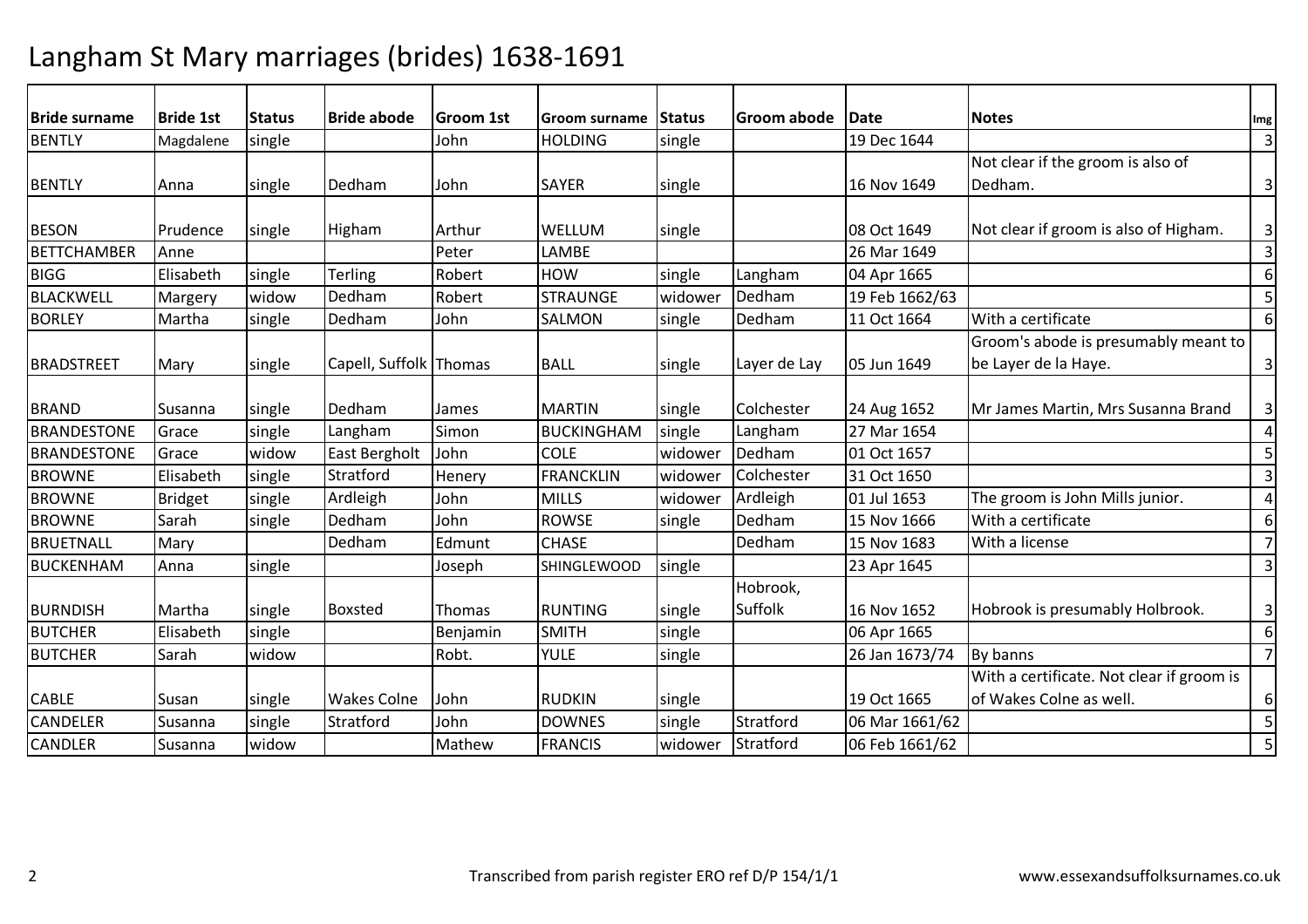| <b>Bride surname</b> | <b>Bride 1st</b> | <b>Status</b> | <b>Bride abode</b> | Groom 1st | Groom surname     | Status  | Groom abode | Date           | <b>Notes</b>                            | Img                     |
|----------------------|------------------|---------------|--------------------|-----------|-------------------|---------|-------------|----------------|-----------------------------------------|-------------------------|
|                      |                  |               |                    |           |                   |         |             |                |                                         |                         |
|                      |                  |               |                    |           |                   |         |             |                | Thomas Pilgrime, gent. With a pinsd?    |                         |
|                      |                  |               |                    |           |                   |         |             |                | Licence (the "pinsd" is abbreviated -   |                         |
|                      |                  |               |                    |           |                   |         |             |                | not easy to read, and unclear what the  |                         |
| CARDINALL            | Susan            | single        |                    | Thomas    | <b>PILGRIME</b>   | single  |             | 18 Nov 1641    | full word should be)                    | $\overline{2}$          |
| <b>CARVER</b>        | Anne             | widow         |                    | John      | <b>RICHARDSON</b> | widower |             | 01 Jan 1643/44 |                                         | $\overline{2}$          |
| <b>CATCHPOLE</b>     | Susan            |               | Langham            | Thomas    | <b>PETT</b>       |         | Langham     | 27 Nov 1679    | By banns                                | 7                       |
|                      |                  |               |                    |           |                   |         |             |                | Year given as 1691 - might be 1690/1 or |                         |
|                      |                  |               |                    |           |                   |         |             |                | 1691/2. Entered in the register out of  |                         |
|                      |                  |               |                    |           |                   |         |             |                | sequence just before marriages for the  |                         |
| <b>CAVE</b>          | Mary             | single        | Langham            | John      | LILLY             | single  | Langham     | 09 Feb 1691/92 | 1670s.                                  | 7                       |
| <b>CHASE</b>         | Susan            | single        | Dedham             | John      | <b>THURLO</b>     | single  | Dedham      | 22 Mar 1651/52 |                                         | $\overline{\mathbf{3}}$ |
| <b>CHILLING</b>      | Alice            | single        | <b>Boxted</b>      | Edward    | <b>BARKER</b>     | widower | Langham     | 27 Jun 1650    |                                         | $\overline{\mathbf{3}}$ |
| <b>CHURCH</b>        | Sarah            | widow         | Weeks              | Robert    | <b>RICHARDS</b>   | widower | Langham     | 20 Apr 1680    | By banns                                | $\overline{7}$          |
| <b>CLEARKE</b>       | Martha           | single        |                    | Daniell   | <b>SEWELL</b>     | single  |             | 06 May 1641    |                                         | $\overline{2}$          |
| <b>CLEARKE</b>       | Mary             | widow         |                    | Thomas    | WARWELL           | widower |             | 20 Sep 1647    |                                         | $\overline{\mathbf{3}}$ |
| <b>COLE</b>          | Rose             | single        |                    | Jonas     | <b>CRICK</b>      | single  |             | 23 Apr 1647    |                                         | $\overline{\mathbf{3}}$ |
| <b>COLE</b>          | Elisabeth        | single        | Langham            | Vincent   | <b>RICHARDSON</b> | single  | Langham     | 28 Jul 1657    |                                         | 5                       |
| <b>COLE</b>          | Susanna          | single        | Dedham             | James     | <b>SMYTH</b>      | single  | Dedham      | 24 Apr 1679    | By banns                                | $\overline{7}$          |
| <b>COLE</b>          | Elizabeth        | single        | Langham            | William   | <b>DOWNES</b>     | single  | Langham     | 17 Jan 1681/82 | By banns                                | $\overline{7}$          |
| <b>CONVIN</b>        | Susan            | single        |                    | Samuel    | <b>LADBROOKE</b>  | widower |             | 02 Jan 1639/40 | By licence                              | $\overline{2}$          |
| <b>COOKE</b>         | Lucrecia         | single        |                    | Robt.     | <b>POTTER</b>     | single  |             | 21 Jun 1638    | <b>By licence</b>                       | $\overline{2}$          |
| <b>COOKE</b>         | Prudence         | single        |                    | Thomas    | <b>WARNER</b>     | widower |             | 06 May 1641    |                                         | $\overline{2}$          |
| <b>COOPER</b>        | Anne             | single        |                    | Samuell   | <b>PAYNE</b>      | single  |             | 24 May 1638    | <b>By licence</b>                       | $\overline{2}$          |
| <b>COOPER</b>        | Margarit         | single        |                    | Mathew    | <b>FALL</b>       | single  |             | 26 Nov 1640    |                                         | $\overline{2}$          |
| <b>COPPIN</b>        | Mary             | widow         |                    | Daniell   | <b>FISHER</b>     | widower |             | 31 Jan 1638/39 |                                         | $\overline{2}$          |
| <b>COPPIN</b>        | Anne             | single        |                    | John      | <b>THURGOOD</b>   | single  |             | 24 Sep 1640    |                                         | $\overline{2}$          |
| <b>COPPIN</b>        | Jane             | single        | Dedham             | John      | <b>STRAUNGE</b>   | single  | Dedham      | 11 Nov 1652    |                                         | $\overline{\mathbf{3}}$ |
| <b>COPPIN</b>        | Susan            |               | Langham            | William   | <b>BENTLY</b>     |         | Langham     | 26 May 1681    | By banns                                | $\overline{7}$          |
| <b>COVENEE</b>       | Elizabeth        | single        |                    | Samuell   | <b>LADBROOKE</b>  | single  |             | 22 Aug 1638    |                                         | $\overline{2}$          |
| <b>CREAKE</b>        | Anne             | single        | Stratford          | Edmund    | <b>BIRD</b>       | single  | Stratford   | 09 Feb 1644/45 |                                         | $\overline{\mathbf{3}}$ |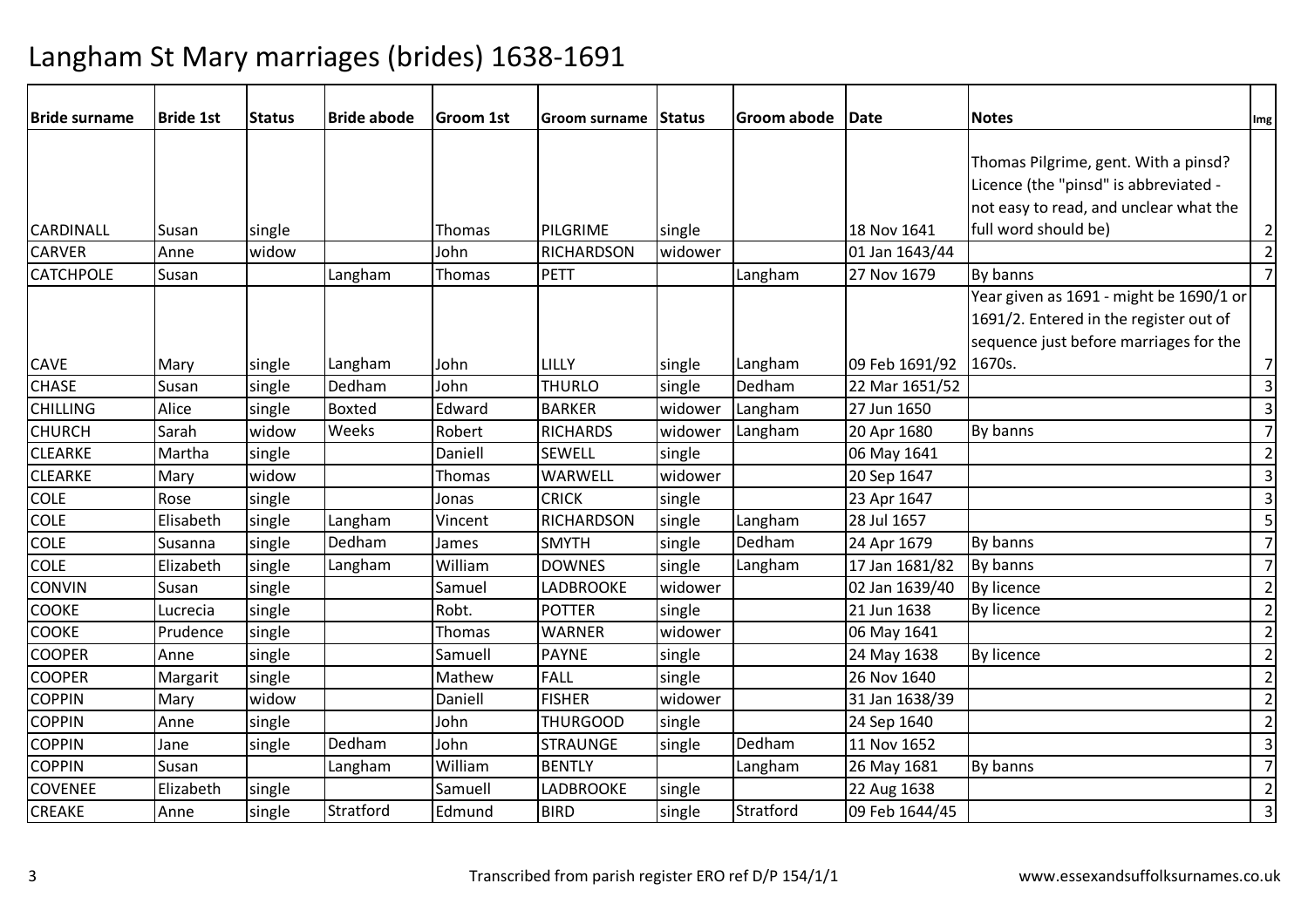| <b>Bride surname</b> | <b>Bride 1st</b> | <b>Status</b> | <b>Bride abode</b> | <b>Groom 1st</b> | Groom surname     | <b>Status</b> | Groom abode   | Date           | <b>Notes</b>                            | Img                      |
|----------------------|------------------|---------------|--------------------|------------------|-------------------|---------------|---------------|----------------|-----------------------------------------|--------------------------|
| <b>CROSS</b>         | Susan            | widow         |                    | Edward           | <b>FIRMAN</b>     | widower       |               | 27 Apr 1641    | By licence                              | $\overline{2}$           |
| <b>CROSS</b>         | Sarah            | single        |                    | Nathaneel        | PAGE              | single        |               | 06 May 1641    |                                         | $\overline{2}$           |
| <b>CROSSE</b>        | Mary             | single        |                    | John             | <b>REDGWELL</b>   | single        |               | 05 Oct 1665    |                                         | $6\,$                    |
| <b>CROSSE</b>        | Sarah            | single        |                    | William          | <b>COOPER</b>     | widower       | Stratford     | 18 Feb 1668/69 |                                         | $\overline{\phantom{a}}$ |
|                      |                  |               |                    |                  |                   |               |               |                | With a license. Groom's abode           |                          |
|                      |                  |               |                    |                  |                   |               |               |                | presumably Bergholt - East rather than  |                          |
| <b>CUPER</b>         | Susan            |               | Ardly              | Abraham          | <b>HACKSOLE</b>   |               | <b>Barfal</b> | 07 May 1684    | West?                                   | 8                        |
| <b>DAY</b>           | Mary             | single        | Ardleigh           | John             | <b>CLARKE</b>     | single        | <b>Boxted</b> | 03 Feb 1667/68 |                                         | 6                        |
| <b>DEACON</b>        | Mary             | single        | Dedham             | William          | <b>KEMBALL</b>    | single        | Lauford       | 04 Oct 1654    |                                         | $\overline{4}$           |
| <b>DEACON</b>        | Sarah            | widow         |                    | John             | <b>TATUM</b>      | widower       | Dedham        | 04 Aug 1659    |                                         | 5                        |
| <b>DEATH</b>         | Mary             | single        |                    | Ambrose          | <b>ROWLES</b>     | single        |               | 20 Aug 1662    |                                         | 5                        |
| <b>DEEKS</b>         | Mary             | widow         |                    | Robert           | <b>WENT</b>       | widower       |               | 16 Jul 1663    |                                         | $6\,$                    |
|                      |                  |               |                    |                  |                   |               | Rood Parish,  |                |                                         |                          |
| <b>DIMBLEBEE</b>     | Phoebe           | spinster      | Langham            | William          | <b>RICHBELL</b>   | single        | London        | 21 Sep 1654    |                                         | $\overline{4}$           |
| <b>DOE</b>           | Susan            | single        |                    | Richard          | <b>TUFFIELD</b>   | single        |               | 02 Feb 1640/41 |                                         | $\overline{2}$           |
| <b>DOWNES</b>        | Mary             | single        | Dedham             | John             | <b>SMYTH</b>      | single        | Dedham        | 02 May 1644    |                                         | $\overline{3}$           |
| <b>DOWNES</b>        | Mary             | single        | Langham            | Edmund           | SHEARMAN          | single        | Dedham        | 28 Mar 1665    |                                         | $6\,$                    |
|                      |                  |               |                    |                  |                   |               | St Martin's,  |                |                                         |                          |
| <b>DOWNES</b>        | Meary            | single        | Langham            | John             | <b>BILLINGSBE</b> | single        | Colchester    | 21 Sep 1686    | By banns                                | 8                        |
|                      |                  |               |                    |                  |                   |               |               |                | Not clear if the groom is also of       |                          |
| <b>DURRANT</b>       | Mary             | single        | Stratford          | John             | <b>MARRET</b>     | single        |               | 28 May 1645    | Stratford.                              | $\mathsf 3$              |
| <b>EASTWOOD</b>      | Marye            | single        |                    | Henrye           | <b>COLLISON</b>   | single        |               | 09 Jun 1642    |                                         | $\overline{2}$           |
| <b>ELLINOT</b>       | Ann              | single        |                    | Robt.            | YULL              | single        |               | 03 May 1642    |                                         | $\overline{2}$           |
| <b>ELLINOT</b>       | Margaret         | single        | Dedham             | William          | <b>HUCHINSON</b>  | widower       | Dedham        | 11 Jun 1660    |                                         | 5                        |
|                      |                  |               |                    |                  |                   |               |               |                | With a licence. Unclear if the groom is |                          |
| <b>ELLIS</b>         | Penelope         |               | Colchester         | Robert           | <b>SPICER</b>     |               |               | 24 Feb 1674/75 | also of Colchester.                     | $\overline{7}$           |
| <b>EMMINGS</b>       | Elizabeth        | widow         | Langham            | John             | <b>SEWELL</b>     | widower       | Brightlingsea | 26 Jan 1687/88 | By banns                                | 8                        |
| <b>FARRER</b>        | Susann           | single        | Langham            | Joseph           | <b>RUDKIN</b>     | single        | Langham       | 11 Mar 1654/55 |                                         | $\overline{4}$           |
| <b>FARROW</b>        | Elizabeth        | single        |                    | Mathies          | <b>WOOD</b>       | single        |               | 18 Jul 1678    |                                         | $\overline{7}$           |
| <b>FEILD</b>         | Elizabeth        | single        |                    | William          | <b>MARIOT</b>     | widower       |               | 10 Apr 1645    |                                         | $\overline{3}$           |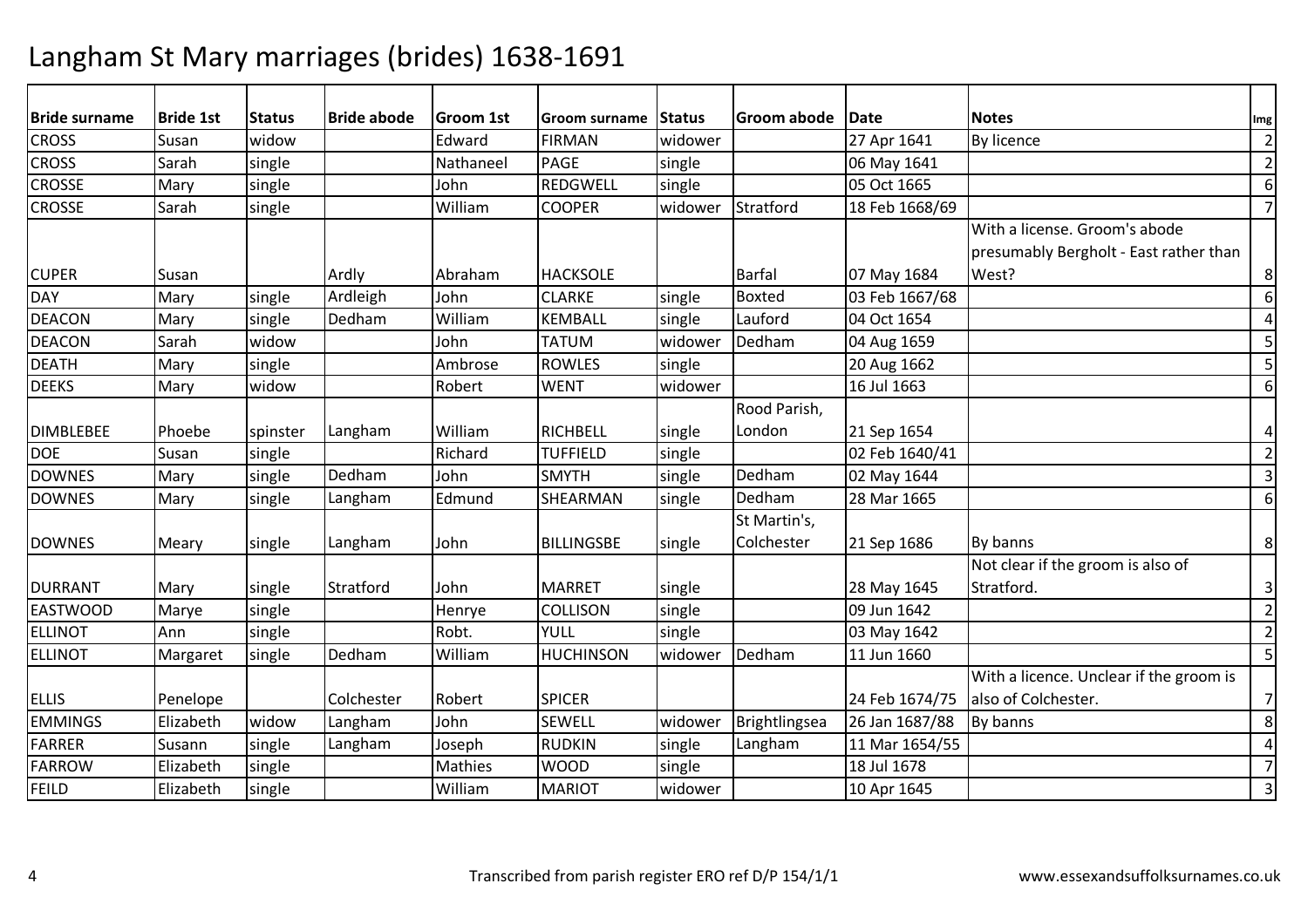| <b>Bride surname</b> | <b>Bride 1st</b> | <b>Status</b> | <b>Bride abode</b> | Groom 1st       | <b>Groom surname</b> | Status  | Groom abode   | Date           | <b>Notes</b>                                       | Img            |
|----------------------|------------------|---------------|--------------------|-----------------|----------------------|---------|---------------|----------------|----------------------------------------------------|----------------|
|                      |                  |               |                    |                 |                      |         |               |                | Abode is very faded but seems to be                |                |
|                      |                  |               |                    |                 |                      |         |               |                | East Bergholt. Bride's surname is Fene.,           |                |
|                      |                  |               |                    |                 |                      |         |               |                | and has apparently been abbreviated.               |                |
| FENE                 | Sarah            | spinster      | East Bergholt      | John            | <b>BAKER</b>         | single  | East Bergholt | 27 Sep 1643    | From Fenne, perhaps.                               | $\overline{2}$ |
| <b>FENNE</b>         | Susan            | widow         |                    | Clement         | <b>DANIR</b>         | single  |               | 28 Feb 1638/39 |                                                    | $\overline{2}$ |
| <b>FENNE</b>         | Elizabeth        | widow         |                    | Manasseh        | <b>COLE</b>          | single  |               | 24 Oct 1639    | By licence                                         | $\mathbf 2$    |
| <b>FERRAR</b>        | Sarah            | single        | Langham            | Steven          | <b>HAM</b>           | single  | Dedham        | 31 Dec 1662    |                                                    |                |
| <b>FERRAR</b>        | Susanna          | widow         |                    | William         | <b>ELLINOT</b>       | widower |               | 04 May 1665    | The groom is William Ellinot senr.                 | 6              |
| <b>FIRMAN</b>        | Jane             | single        |                    | Thomas          | <b>PEEKE</b>         | single  |               | 16 Jul 1639    | By licence                                         | $\overline{2}$ |
|                      |                  |               |                    |                 |                      |         | Stutton,      |                |                                                    |                |
| <b>FIRMAN</b>        | Abigaill         | single        | Dedham             | Joseph          | <b>LEWES</b>         | single  | Suffolk       | 08 Feb 1659/60 |                                                    | 5              |
| <b>FOSTER</b>        | Sarah            | widow         | Stratford          | Mathew          | <b>HUBBARD</b>       | widower | Dedham        | 19 May 1653    |                                                    | 4              |
| <b>FOX</b>           | Sarah            | single        |                    | Beniamin        | <b>ABBOT</b>         | single  |               | 20 Oct 1647    |                                                    | $\mathsf 3$    |
| <b>FREIND</b>        | Mary             | single        | Stratford          | Henery          | <b>WARNER</b>        | widower | Dedham        | 28 Nov 1650    |                                                    | $\mathsf{3}$   |
| <b>FULLER</b>        | Mary             | single        |                    | Laurence        | POLLY                | single  |               | 12 Apr 1642    |                                                    | $\overline{2}$ |
|                      |                  |               |                    |                 |                      |         |               |                | Groom's surname and status not in                  |                |
|                      |                  |               |                    |                 |                      |         |               |                | register. Unclear if the groom is also of          |                |
| <b>FULLER</b>        | Elizabeth        | widow         | Dedham             | Samuell         |                      |         |               | 20 Aug 1648    | Dedham.                                            | 3              |
| <b>FULLER</b>        | Anna             | widow         |                    | John            | <b>GODFREE</b>       | widower |               | 08 Feb 1658/59 |                                                    | $\overline{5}$ |
| <b>GARDINER</b>      | Margaret         | single        | Stoake             | <b>Nicholas</b> | <b>THURROLD</b>      | single  | Stoake        | 03 Jul 1645    |                                                    | $\mathsf 3$    |
|                      |                  |               |                    |                 |                      |         |               |                |                                                    |                |
| <b>GIBBS</b>         | Sarah            | single        | Langham            | William         | <b>SKINNER</b>       | single  | <b>Bockin</b> |                | 20 Mar 1650/51 Mr William Skinner, Mrs Sarah Gibbs | $\mathsf 3$    |
| <b>GIBSON</b>        | Sarah            | single        | Dedham             | William         | <b>BARKER</b>        | single  | <b>Boxted</b> | 04 Nov 1652    |                                                    | $\mathsf{3}$   |
| <b>GILES</b>         | Mary             | spinster      | Langham            | Robert          | <b>ROOTE</b>         | single  | Langham       | 23 Jul 1657    |                                                    | 5              |
| <b>GILLSON</b>       | Martha           | single        | Langham            | Edward          | <b>SWABEE</b>        | single  | Tolesbury     | 01 Jul 1652    |                                                    | $\mathsf{3}$   |
| <b>GLADDIN</b>       | Anna             | widow         | Stratford          | Paul            | <b>LONG</b>          | widower | Stratford     | 21 Apr 1663    |                                                    | 5              |
| <b>GLEMFIELD</b>     | Mary             | single        |                    | George          | <b>SMYTH</b>         | widower |               | 29 Aug 1644    |                                                    | $\mathsf{3}$   |
| <b>GLESON</b>        | Elizabeth        | single        |                    | Thomas          | <b>DANIELL</b>       | single  |               | 06 Apr 1648    |                                                    | 3              |
|                      |                  |               |                    |                 |                      |         | Houghton,     |                |                                                    |                |
| <b>GLOVER</b>        | Eliz.            | single        | Langham            | William         | <b>VINCE</b>         | widower | Suffolk       | 01 May 1688    |                                                    | 8              |
| <b>GOBBY</b>         | Margaret         | single        | Langham            | Steven          | <b>FULLER</b>        | single  | Langham       | 31 Jul 1656    |                                                    | $\overline{4}$ |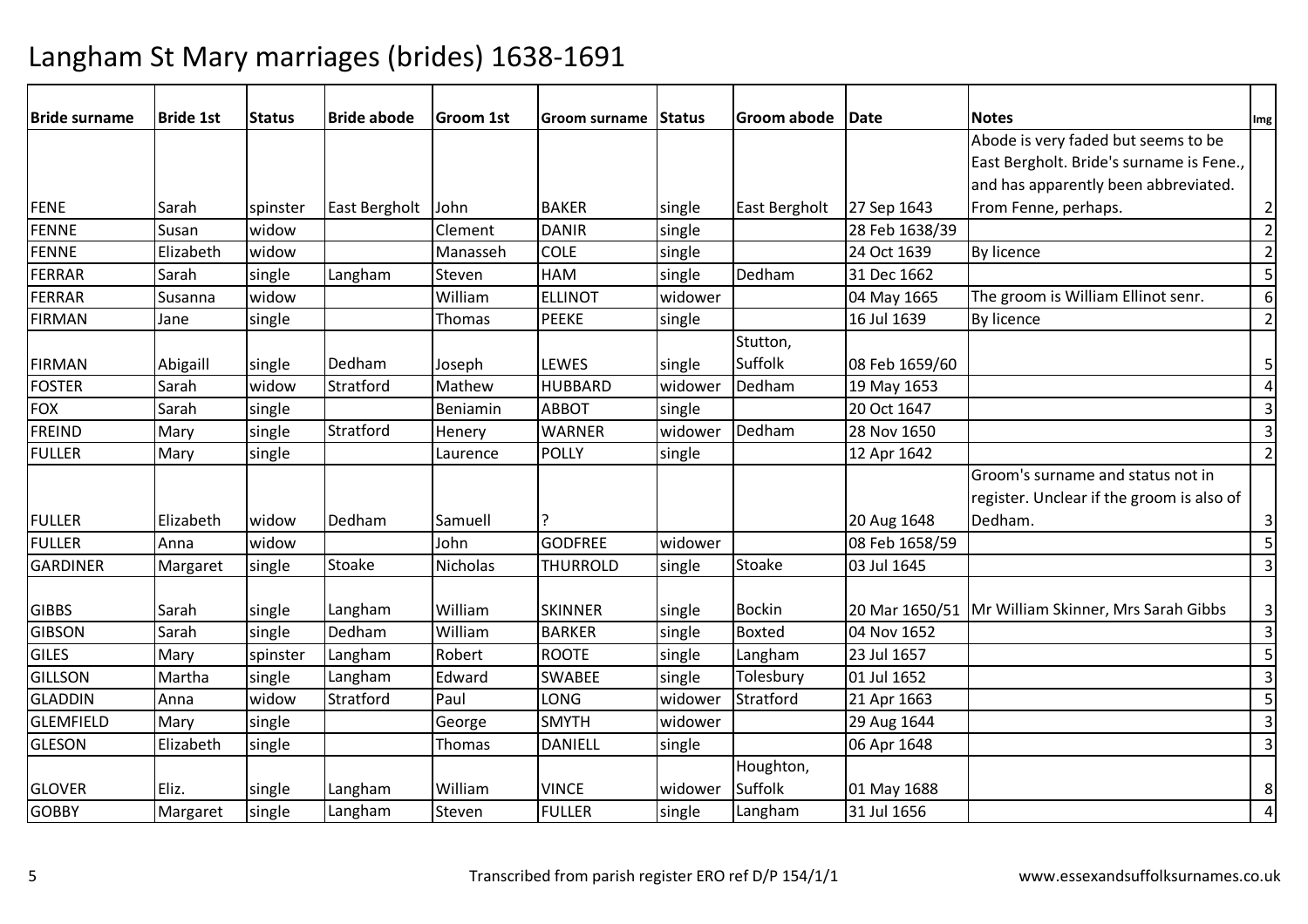| <b>Bride surname</b> | <b>Bride 1st</b> | <b>Status</b> | <b>Bride abode</b> | Groom 1st | Groom surname     | Status  | <b>Groom abode</b>       | <b>IDate</b>   | <b>Notes</b>                            | Img                     |
|----------------------|------------------|---------------|--------------------|-----------|-------------------|---------|--------------------------|----------------|-----------------------------------------|-------------------------|
| <b>GOBBY</b>         | Susanna          | single        |                    | John      | <b>HARVY</b>      | single  |                          | 24 Dec 1663    |                                         | 6                       |
| <b>GOBBY</b>         | Mary             | single        | Manningtree        | William   | <b>CARIE</b>      | single  | East Bergholt            | 31 Dec 1663    |                                         | 6                       |
| <b>GOBBYE</b>        | Susan            | widow         |                    | George    | <b>BURNDISH</b>   | widower |                          | 20 Jan 1645/46 |                                         | $\overline{\mathbf{3}}$ |
|                      |                  |               |                    |           |                   |         |                          |                | Year given as 1691 - might be 1690/1 or |                         |
|                      |                  |               |                    |           |                   |         |                          |                | 1691/2. Entered in the register out of  |                         |
|                      |                  |               |                    |           |                   |         |                          |                | sequence just before marriages for the  |                         |
| <b>GOBY</b>          | Mary             | single        | Langham            | Samuell   | <b>POTTER</b>     | single  | Langham                  | 04 Feb 1691/92 | 1670s.                                  | 7                       |
| <b>GODFREE</b>       | Anna             | single        |                    | Henery    | <b>YOUNG</b>      | widower | Ardleigh                 | 16 Jan 1661/62 |                                         | 5                       |
|                      |                  |               |                    |           |                   |         |                          |                |                                         |                         |
| <b>GODFREE</b>       | Anna             | widow         |                    | William   | <b>WILES</b>      | widower | Much Brumley 12 Sep 1665 |                |                                         | 6                       |
| <b>GODFRY</b>        | Elizabeth        | single        |                    | Robert    | <b>ELLIS</b>      | widower |                          | 07 May 1646    |                                         | $\overline{\mathbf{3}}$ |
| GOODWIN              | Katherine        | single        |                    | John      | <b>TANNER</b>     | single  |                          | 11 Jun 1646    |                                         | $\overline{\mathbf{3}}$ |
| <b>GOSNALL</b>       | Esther           | single        |                    | Samuel    | <b>DOBBITO</b>    | widower | Dedham                   | 23 Oct 1662    |                                         | 5                       |
| <b>GRAY</b>          | Mary             | single        | Capell             | Joseph    | GOODWIN           | widower | Langham                  | 23 Apr 1657    |                                         | 5                       |
|                      |                  |               |                    |           |                   |         | St James',               |                |                                         |                         |
| GREENLEAF            | Sarah            | spinster      | Langham            | Timothy   | SHO[R_][R_]AH     | single  | Colchester               | 04 Apr 1678    | By banns                                | $\overline{7}$          |
| GRINDALL             | Grace            | single        | Stratford          | James     | HUNNIBALL         | widower | <b>East Bergholt</b>     | 21 Apr 1663    |                                         | 6                       |
| <b>GROVE</b>         | Anne             | single        |                    | Edward    | <b>SOTHERWOOD</b> | single  |                          | 05 Feb 1638/39 |                                         | $\overline{2}$          |
| <b>HAILES</b>        | Mary             | single        | Ardleigh           | Abraham   | <b>MARTIN</b>     | single  | Ardleigh                 | 16 Apr 1661    |                                         | 5                       |
| <b>HALL</b>          | Sarah            | single        | Stratford          | Andrew    | <b>MUSKET</b>     | single  | Dedham                   | 24 Jun 1651    |                                         | $\overline{\mathbf{3}}$ |
| <b>HAM</b>           | Mary             | single        | Langham            | John      | <b>DOWNES</b>     | single  | Boxted                   | 01 Nov 1657    |                                         | 5                       |
| <b>HAM</b>           | Sarah            | single        | Dedham             | Libbeus   | <b>TALLER</b>     | widower |                          | 18 Jun 1663    | Unclear if groom is also of Dedham.     | 6                       |
| <b>HAME</b>          | Alice            | widow         |                    | William   | <b>WELLOCK</b>    | widower |                          | 01 Nov 1638    |                                         | $\overline{2}$          |
| <b>HARRISH</b>       | Mary             |               | Langham            | Nathaneel | <b>BARNES</b>     |         | Langham                  | 06 May 1684    | By banns                                | 8                       |
| <b>HARVY</b>         | Sarah            | single        | <b>Boxted</b>      | John      | <b>NEVARD</b>     | single  | Dedham                   | 02 Oct 1662    |                                         | 5                       |
| <b>HARVY</b>         | Phoebe           | single        | Wivenhoe           | Jonas     | <b>THORNE</b>     | single  | Wivenhoe                 | 11 Apr 1665    | With a certificate                      | 6                       |
| <b>HECKFURD</b>      | Sarah            | single        | Ardleigh           | Isaac     | <b>BEAVIS</b>     | single  | Ardleigh                 | 14 Dec 1664    |                                         | 6                       |
| <b>HILLES</b>        | Margarit         |               | Langham            | John      | <b>EDWARDES</b>   |         | Langham                  | 30 Aug 1683    | By banns                                | $\overline{7}$          |
| <b>HODES</b>         | Elizabeth        |               | Langham            | William   | <b>SALMON</b>     |         | Langham                  | 07 Feb 1683/84 | By banns                                | $\overline{7}$          |
| <b>HOLDEN</b>        | Mary             | single        | Langham            | John      | <b>SAYERS</b>     | single  | Dedham                   | 08 Apr 1687    | By banns                                | 8                       |
| <b>HORN</b>          | Katherin         | widow         | Dedham             | John      | SPARLING          | single  | East Bergholt            | 15 Apr 1652    |                                         | $\overline{\mathbf{3}}$ |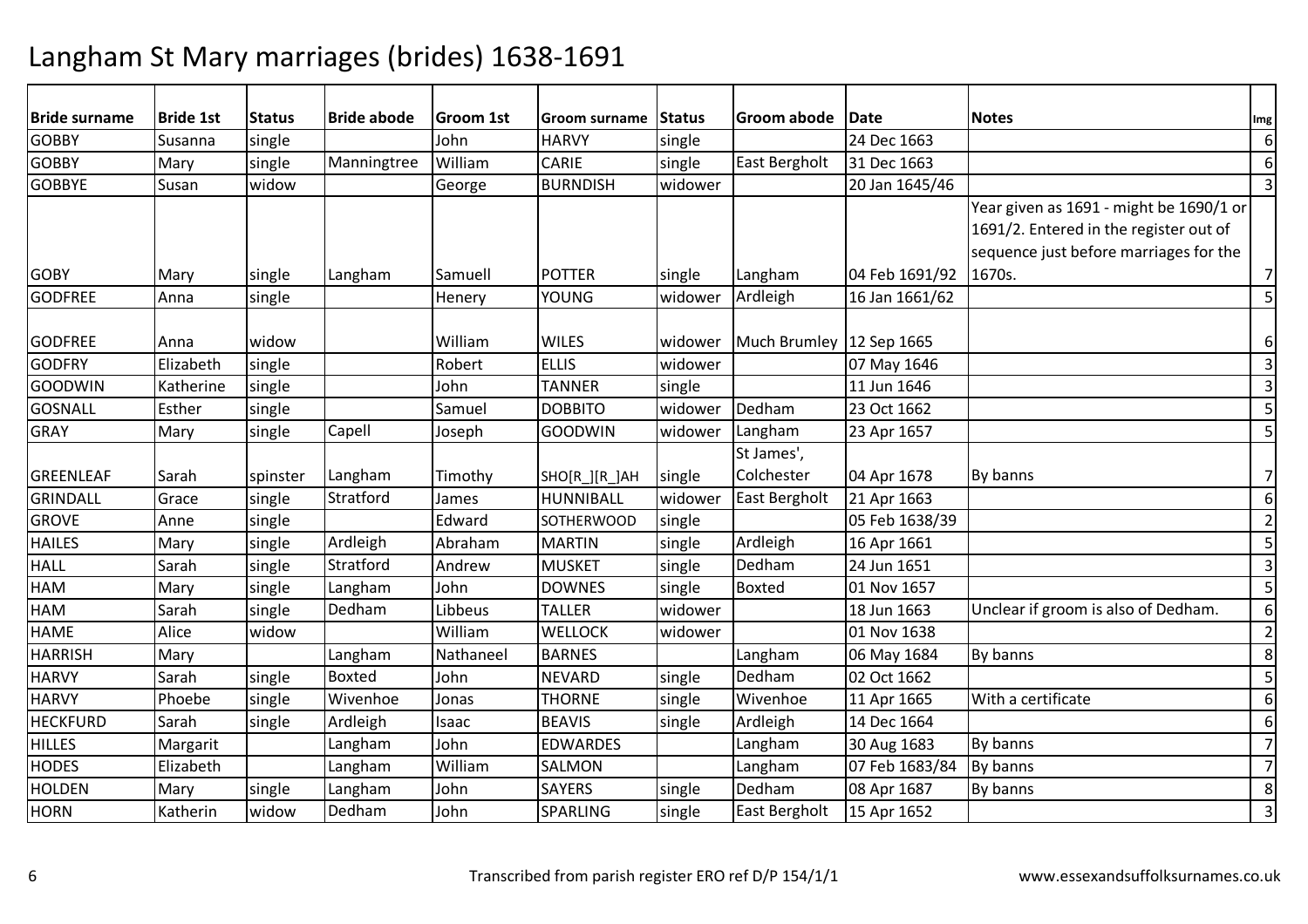| <b>Bride surname</b><br><b>Bride abode</b><br><b>Notes</b><br><b>Bride 1st</b><br><b>Status</b><br><b>Groom 1st</b><br>Groom abode Date<br><b>IStatus</b><br>Groom surname | Img                                    |
|----------------------------------------------------------------------------------------------------------------------------------------------------------------------------|----------------------------------------|
| Stratford<br><b>HOUCHIN</b><br>Dedham<br>Simon<br>LEADER<br>widow<br>widower<br>27 Sep 1653<br>Anna                                                                        | $\sqrt{4}$                             |
| <b>BUTCHER</b><br><b>HOW</b><br>Langham<br>John<br>Langham<br>23 Dec 1680<br>By banns<br>Mary                                                                              | $\overline{7}$                         |
|                                                                                                                                                                            |                                        |
| <b>HUDSON</b><br>Dedham<br><b>BOKENHAM</b><br>Silome, Suffolk 25 May 1664<br>With a license<br>Katherine<br>widow<br>John<br>widower                                       | 6                                      |
| Hemmingstone                                                                                                                                                               |                                        |
| Suffolk<br>Ai, Suffolk<br><b>HUNTING</b><br>01 Oct 1667<br>Bride's abode of Ai is possibly Eye.<br>Prudence<br>Thomas<br><b>GINNEREE</b><br>single<br>single               | 6                                      |
| <b>JOHNSON</b><br>single<br>Sarah<br>John<br>11 Jul 1639<br>SOTHERWOOD<br>widower                                                                                          | $\overline{2}$                         |
| <b>JUE</b><br>Robert<br>widow<br><b>HODS</b><br>widower<br>03 Jun 1641<br>Joane                                                                                            | $\overline{2}$                         |
| <b>JUE</b><br>Alice<br>widow<br><b>GARNET</b><br>John<br>widower<br>12 Sep 1667                                                                                            | 6                                      |
| <b>KAMBALL</b><br>By banns<br>single<br>John<br><b>MUNSON</b><br>single<br>01 Apr 1679<br>Mary                                                                             | $\overline{7}$                         |
| <b>KING</b><br><b>WENT</b><br>24 Jun 1662<br>Alice<br>widow<br><b>Thomas</b><br>single                                                                                     | 5                                      |
| Dedham<br>Dedham<br><b>KINGE</b><br><b>WOODCOCK</b><br>Judith<br>single<br>William<br>widower<br>17 Aug 1654                                                               | $\overline{4}$                         |
| Hadleigh,<br>Hadleigh,                                                                                                                                                     |                                        |
| Suffolk<br>Suffolk<br><b>SMITH</b><br>17 Feb 1651/52<br><b>KIRK</b><br>Elisabeth<br>single<br>widower<br>Georg                                                             | 3                                      |
| Dedham<br><b>KNAP</b><br><b>DEATH</b><br>10 Jul 1662<br>Elisabeth<br>single<br>Thomas<br>single                                                                            | 5                                      |
| <b>KNAP</b><br>Dedham<br>Dedham<br>Samuell<br><b>LORKIN</b><br>25 Jun 1663<br>Anna<br>single<br>single                                                                     | 6                                      |
|                                                                                                                                                                            | By licence. Bride's first name hard to |
| <b>LADBROOKE</b><br><b>RYE</b><br>widower<br>21 Jan 1640/41<br>read - smudged.<br>Jone?<br>widow<br>Thomas                                                                 | $\overline{2}$                         |
| Stratford<br>single<br><b>PARKER</b><br>LAMB<br>Elisabeth<br>20 Jul 1658<br>Thurrington<br>Joseph<br>single                                                                | 5                                      |
| Dedham<br>LAMBE<br>John<br>single<br>WILLIAMSON<br>widower<br>14 Feb 1644/45<br>Rose                                                                                       | 3                                      |
| Boxted<br>LAWRENCE<br><b>Boxted</b><br>John<br>Elizabeth<br>single<br><b>KINGSBURY</b><br>single<br>12 Apr 1645                                                            | $\overline{3}$                         |
| 30 Jul 1638<br><b>BERDWILL</b><br>LAYMAN<br>Susan<br>single<br>John<br>single                                                                                              | $\overline{2}$                         |
|                                                                                                                                                                            | Year given as 1672. Might be 1671/2 or |
| <b>LEADER</b><br>single<br><b>WENT</b><br>single<br>16 Jan 1672/73<br>Ann<br>John<br>1672/3.                                                                               | 7                                      |
| <b>LEAUES</b><br>single<br>Walter<br><b>SICKLEPRIZE</b><br>01 Jun 1665<br>single<br>Mary                                                                                   | 6                                      |
| <b>LEGAT</b><br>John<br><b>BRETTON</b><br>22 May 1648<br>Mary<br>single<br>single                                                                                          | 3                                      |
| <b>St Andrew</b>                                                                                                                                                           |                                        |
| Undershaft,                                                                                                                                                                |                                        |
| LEWIS<br>Elisabeth<br>Dedham<br>Richard<br>London<br>single<br><b>WILLIAMS</b><br>single<br>02 Sep 1662                                                                    | 5                                      |
| With a certificate<br>LEWIS<br>Mary<br>single<br>East Bergholt<br>Georg<br><b>ROGERS</b><br>widower<br><b>East Bergholt</b><br>16 Apr 1666                                 | 6                                      |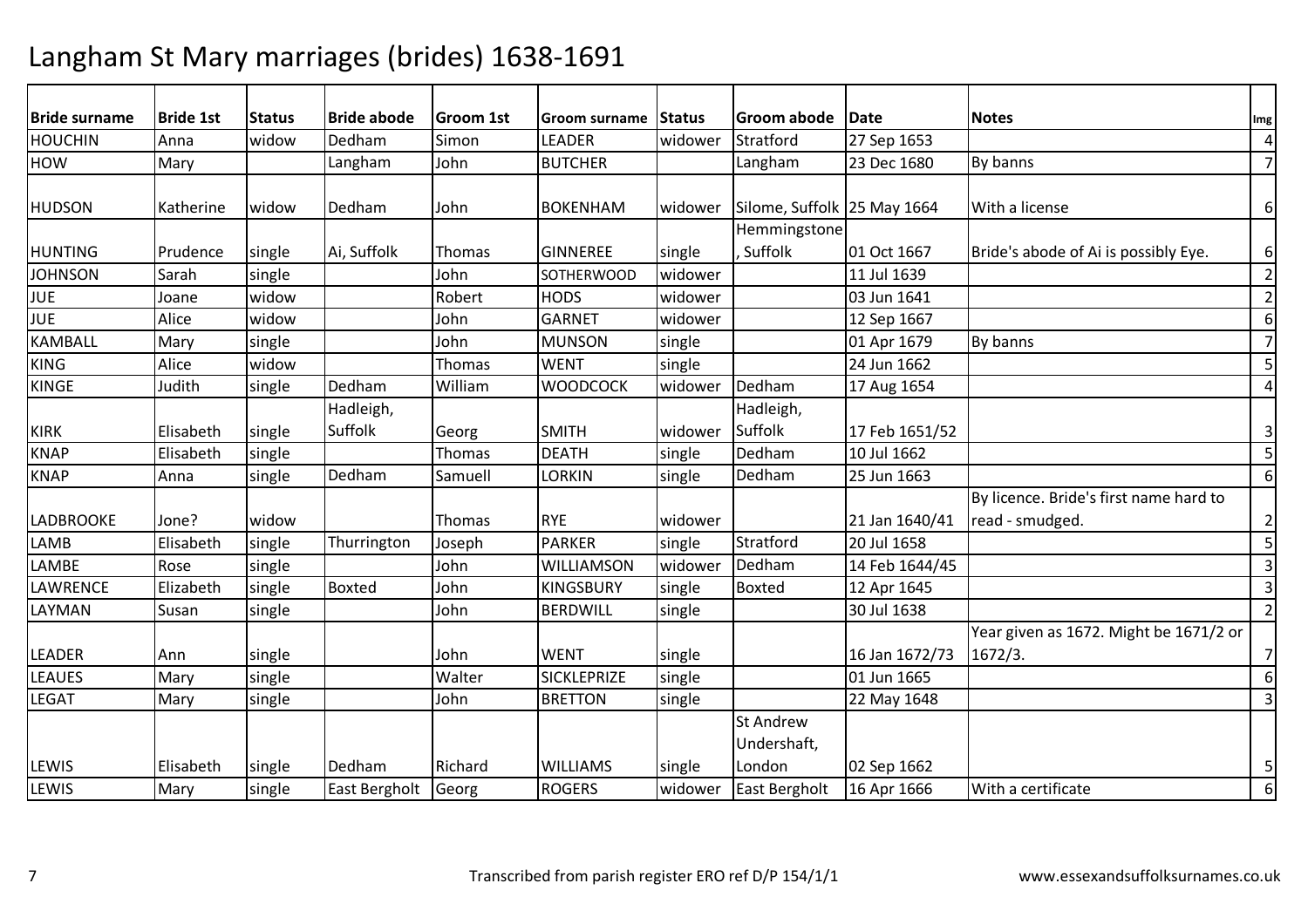| <b>Bride surname</b> | <b>Bride 1st</b> | <b>Status</b> | <b>Bride abode</b> | <b>Groom 1st</b> | Groom surname     | Status  | Groom abode   Date |                | <b>Notes</b>                                    | Img                     |
|----------------------|------------------|---------------|--------------------|------------------|-------------------|---------|--------------------|----------------|-------------------------------------------------|-------------------------|
|                      |                  |               |                    |                  |                   |         |                    |                | Not clear if groom is also of "Ardly"           |                         |
| LONG                 | Anna             | single        | Ardly              | Edward           | <b>SHEPHEARD</b>  | single  |                    | 20 Sep 1649    | (Ardleigh).                                     | $\overline{3}$          |
| LONG                 | Susanna          | widow         | Langham            | Edward           | <b>SOTHERWOOD</b> | widower | Boxted             | 04 May 1665    |                                                 | 6 <sup>1</sup>          |
| LONG                 | Susanna          | single        |                    | John             | SOTHERWOOD        | single  |                    | 04 May 1665    |                                                 | $6 \mid$                |
| MANHOOD              | Sarah            | single        | Dedham             | Thomas           | <b>SYMPSON</b>    | single  | Dedham             | 16 Jul 1663    |                                                 | $6 \mid$                |
| <b>MARTIN</b>        | Susanna          |               | Ardleigh           | John             | <b>BRANDESTON</b> | single  | East Bergholt      | 07 May 1663    |                                                 | $6 \mid$                |
| <b>MASON</b>         | Mary             | single        | Dedham             | Samuell          | <b>WEB</b>        | single  | Dedham             | 18 Dec 1662    |                                                 | 5                       |
| <b>MASON</b>         | Martha           | single        | Dedham             | John             | <b>PEACOCK</b>    | single  | Dedham             | 02 Aug 1666    | With a license                                  | 6 <sup>1</sup>          |
|                      |                  |               |                    |                  |                   |         |                    |                | Not clear if the groom is also of               |                         |
| <b>MASTERS</b>       | Elisabeth        | single        | Dedham             | John             | <b>PAGE</b>       | single  |                    | 18 Oct 1649    | Dedham.                                         | $\overline{3}$          |
| <b>MAXHAM</b>        | Rachell          | widow         | Stratford          | William          | <b>ADEE</b>       | widower | Stratford          | 28 Nov 1650    |                                                 | $\overline{3}$          |
| <b>MAY</b>           | Prescilla        |               | Langham            | Thomas           | <b>CROSS</b>      |         | Langham            | 25 Sep 1684    | With a license                                  | 8 <sup>1</sup>          |
|                      |                  |               |                    |                  |                   |         | Bumsted,           |                |                                                 |                         |
| <b>MAY</b>           | Elizabeth        |               | Langham            | John             | PHILLIPS          |         | <b>Essex</b>       | 01 Apr 1686    | By a lycence                                    | 8 <sup>1</sup>          |
| <b>MEDOP</b>         | Anna             | single        | Dedham             | Steven           | <b>BARTON</b>     | single  | Dedham             | 01 May 1662    |                                                 | 5                       |
| <b>MILLS</b>         | Elisabeth        | single        | Ardly              | John             | <b>ARNOLD</b>     | single  | Ardly              | 08 Nov 1666    |                                                 | 6 <sup>1</sup>          |
| <b>MOLES</b>         | Elizabeth        | single        | Dedham             | John             | <b>PARKER</b>     | single  | Dedham             | 03 Jul 1679    | With a license                                  | $\overline{7}$          |
| <b>MOLES</b>         | Elizabeth        | single        | Dedham             | John             | <b>WRIGHT</b>     | single  | Dedham             | 06 Nov 1679    |                                                 | $\overline{7}$          |
| <b>MOTT</b>          | Anna             | single        | Boxfurd            | Edward           | <b>STARLING</b>   | single  | <b>Boxted</b>      | 24 Jun 1661    |                                                 | 5                       |
| <b>MUNSON</b>        | Elizabeth        | single        |                    | Nathaniell       | <b>SADLER</b>     | single  |                    | 06 Oct 1691    |                                                 | 8 <sup>1</sup>          |
| <b>NEVARD</b>        | Elizabeth        | widow         |                    | Francis          | <b>HARBERT</b>    | widower |                    | 20 Apr 1642    |                                                 | $\overline{2}$          |
| <b>NEVARD</b>        | Francis          | single        | Ardleigh           | Jeames           | <b>WOODRUFFE</b>  | single  | Colchester         | 11 Jul 1667    |                                                 | $6 \mid$                |
|                      |                  |               | Assington,         |                  |                   |         |                    |                |                                                 |                         |
| <b>NUTT</b>          | Sarah            | single        | Suffolk            | Peter            | <b>PAINE</b>      | single  | Langham            |                | 20 Mar 1654/55 The groom is Peter Paine junior. | $\vert$                 |
| <b>OKEE</b>          | Elizabeth        | single        |                    | Nicholas         | <b>COPPIN</b>     | single  |                    | 14 Jul 1640    |                                                 | $\overline{2}$          |
|                      |                  |               |                    |                  |                   |         |                    |                | Not clear if the groom is also of               |                         |
| <b>ORRICE</b>        | Sarah            | single        | Dedham             | Richard          | <b>MULLY</b>      | widower |                    | 09 Jul 1648    | Dedham.                                         | $\overline{3}$          |
|                      |                  |               |                    |                  |                   |         | Gedney,            |                |                                                 |                         |
| <b>OXBRIDGE</b>      | Elisabeth        | single        | Dedham             | Richard          | <b>WORFILDINE</b> | single  | Lincolnshire       | 28 Oct 1664    | With a certificate                              | $6 \mid$                |
| PETTIT               | Sarah            | single        |                    | Gedeon           | SADLER            | single  |                    | 05 Jan 1645/46 |                                                 | $\overline{3}$          |
| PETTIT               | Marye            | single        | Ardleigh           | John             | <b>BAKER</b>      | single  | Ardleigh           | 14 Sep 1648    |                                                 | $\overline{\mathbf{3}}$ |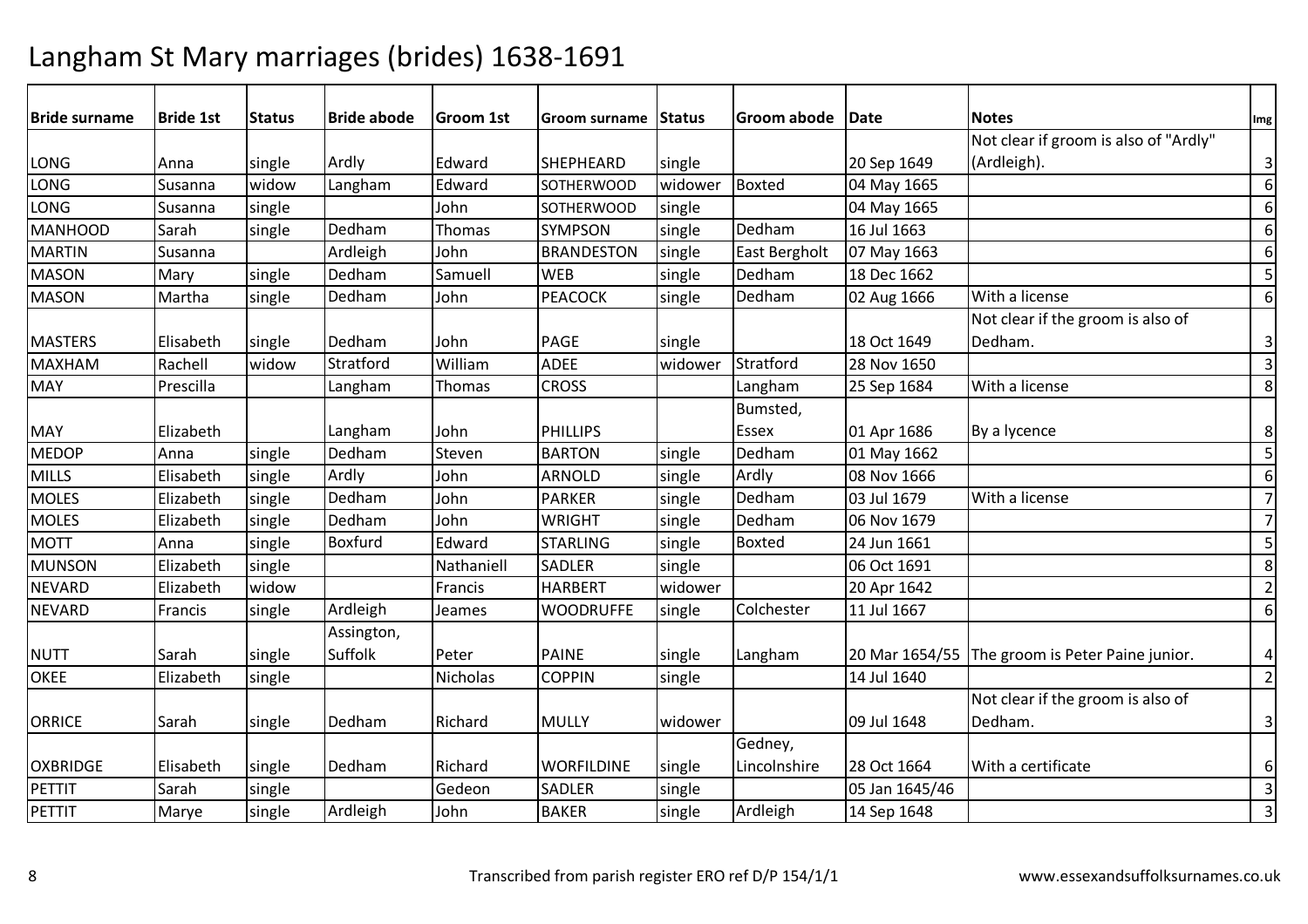| <b>Bride surname</b>          | <b>Bride 1st</b> | <b>Status</b>    | <b>Bride abode</b>                         | <b>Groom 1st</b> | Groom surname                     | <b>Status</b>    | Groom abode                         | Date                          | <b>Notes</b>                                                                                                                                          | Img                          |
|-------------------------------|------------------|------------------|--------------------------------------------|------------------|-----------------------------------|------------------|-------------------------------------|-------------------------------|-------------------------------------------------------------------------------------------------------------------------------------------------------|------------------------------|
|                               |                  |                  |                                            |                  |                                   |                  |                                     |                               | By banns. End of groom's abode lost on                                                                                                                |                              |
| <b>POLLEE</b>                 | Mary             |                  | Langham                                    | Thomas           | <b>RAINBIRD</b>                   |                  | $Cod*$                              | 27 Nov 1684                   | page edge.                                                                                                                                            | 8                            |
| POLLY                         | <b>Bridget</b>   | widow            | Dedham                                     | John             | <b>ALDERTON</b>                   | widower          | Dedham                              | 19 Apr 1652                   |                                                                                                                                                       | $\overline{3}$               |
| <b>POLLY</b>                  | Mary             | single           | Dedham                                     | Joshua           | <b>MEDOP</b>                      | single           | Dedham                              | 05 Nov 1662                   |                                                                                                                                                       | 5                            |
| <b>PORTER</b>                 | Sarah            | single           | Thorpe                                     | Batholomew       | <b>GERRARD</b>                    | single           | Dedham                              | 22 Jun 1654                   |                                                                                                                                                       | $\overline{\mathbf{4}}$      |
| <b>PORTER</b>                 | Anna             | single           | Langham                                    | John             | <b>SUDDERWOOD</b>                 | single           | Langham                             | 05 Jun 1690                   |                                                                                                                                                       | 8                            |
| POTTER                        | Hannah           | single           | Langham                                    | John             | <b>BAKER</b>                      | single           | Langham                             | 15 Dec 1681                   | By banns                                                                                                                                              | $\overline{7}$               |
| <b>PRICKE</b><br><b>PRIOR</b> | Anne<br>Anne     | single<br>single | St Mary<br>Elmes, Ipswich Thomas<br>Dedham | Edward           | <b>HUNNICKE</b><br><b>HORSPIT</b> | single<br>single | St Mary Elmes,<br>Ipswich<br>Dedham | 31 Jul 1645<br>11 Mar 1644/45 |                                                                                                                                                       | 3<br>$\overline{\mathbf{3}}$ |
| <b>PURDEE</b>                 | Diana            | widow            | Dedham                                     | Harbert          | <b>LAMBERT</b>                    | single           | Stratford                           | 25 Dec 1663                   |                                                                                                                                                       | 6                            |
| RADKIN                        | Susanna          |                  | Langham                                    | Steven           | <b>COTON</b>                      | widower          | Stratford                           | 18 Oct 1677                   | By banns                                                                                                                                              | $\overline{7}$               |
|                               |                  | single           |                                            |                  |                                   |                  |                                     |                               |                                                                                                                                                       |                              |
| <b>RAFFE</b>                  | Katherin         | single           | Langham                                    | William          | <b>DAWES</b>                      | single           | Wetherden,<br>Suffolk               | $* * 1658$                    | Marriage not in register but the<br>Contract of Marriage (the banns during<br>the Commonwealth) is. Contract<br>published 3rd, 10th and 17th October. | $\mathsf S$                  |
| RAISON?                       | Elizabeth        | widow            |                                            | Robt.            | LOWE                              | widower          |                                     | 27 Jan 1641/42                | By licence. Bride's surname faded.                                                                                                                    | $\overline{2}$               |
| RAND                          | Anne             | single           |                                            | Thomas           | <b>FREAKE</b>                     | single           |                                     | 26 Feb 1638/39                |                                                                                                                                                       | $\overline{2}$               |
| <b>RAND</b>                   | Mary             | single           |                                            | Adam             | <b>MIXER</b>                      | single           |                                     | 05 May 1639                   |                                                                                                                                                       | $\overline{2}$               |
|                               |                  |                  |                                            |                  |                                   |                  | St Nicholas',                       |                               |                                                                                                                                                       |                              |
| <b>RAND</b>                   | Susanna          | spinster         |                                            | John             | <b>NORTON</b>                     | single           | Ipswich                             | 20 Apr 1659                   |                                                                                                                                                       | 5                            |
| RAND                          | Mary             | single           | Aldam                                      | Steven           | <b>CHILLIAN</b>                   | single           | Boxted                              | 12 May 1664                   | With a license                                                                                                                                        | $\boldsymbol{6}$             |
| RANDALL                       | Anne             | widow            |                                            | Francis          | <b>DEEKS</b>                      | widower          |                                     | 04 Mar 1643/44                |                                                                                                                                                       | $\overline{2}$               |
| RAVENS                        | Martha           | single           | Dedham                                     | Robert           | <b>BRABROOK</b>                   | widower          | Dedham                              | 23 May 1655                   |                                                                                                                                                       | $\overline{4}$               |
| <b>REA</b>                    | Elisabeth        | single           |                                            | Joseph           | <b>COBOULE</b>                    | single           | Layum                               | 28 Jan 1667/68                | Groom's abode possibly Layham in<br>Suffolk?                                                                                                          | 6                            |
| <b>READ</b>                   | Mary             | widow            | Wivenhoe                                   | John             | <b>BARRETT</b>                    |                  |                                     | 12 Nov 1690                   | Not clear if the groom is also of<br>Wivenhoe.                                                                                                        | 8                            |
| RICHARDSONE                   | Mary             |                  | Colchester                                 | John             | <b>BULL</b>                       |                  | Colchester                          | 13 May 1675                   | With a licence.                                                                                                                                       | $\overline{7}$               |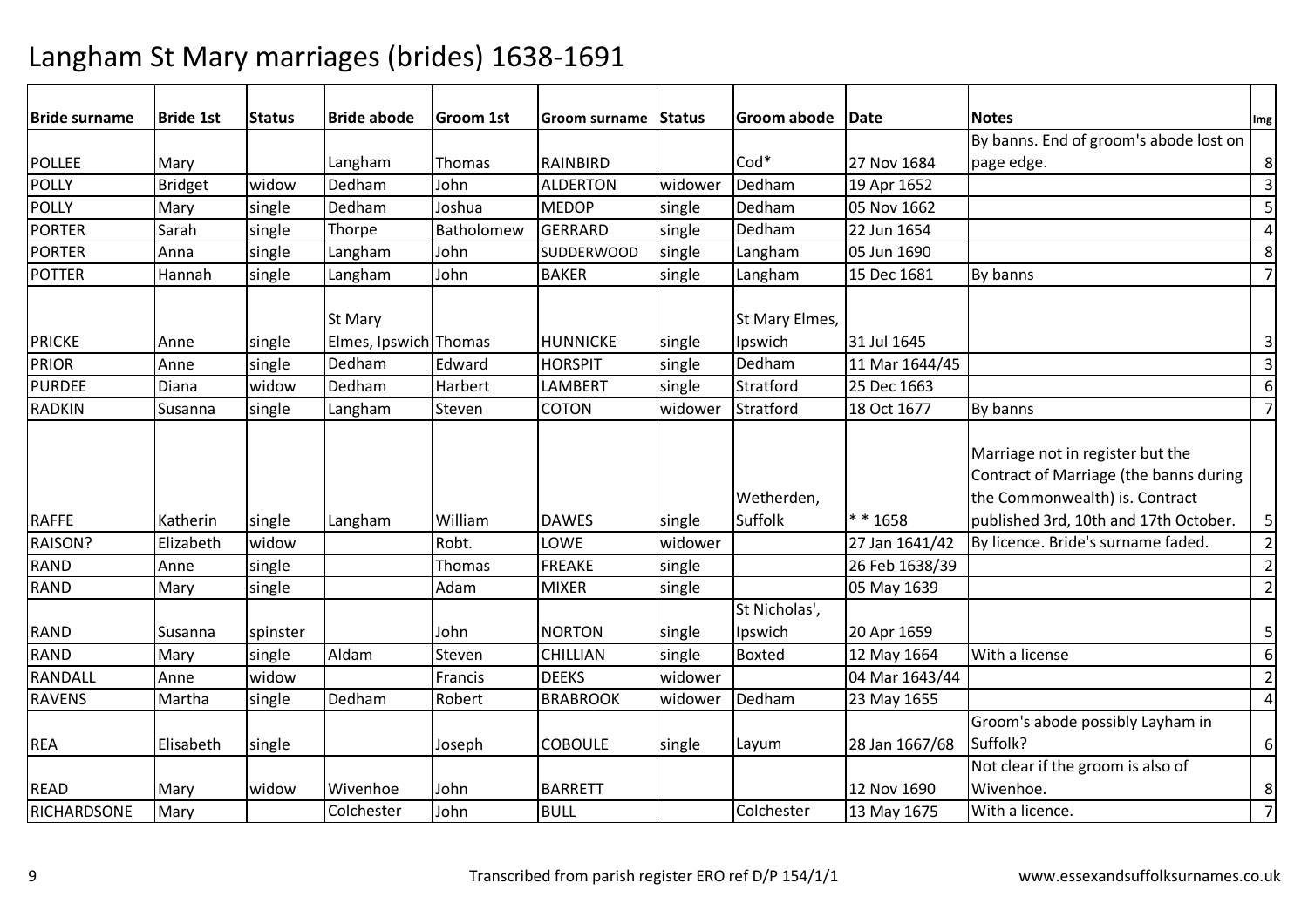| <b>Bride surname</b> | <b>Bride 1st</b> | <b>Status</b> | <b>Bride abode</b>    | Groom 1st | <b>Groom surname</b> | Status  | Groom abode   | Date           | <b>Notes</b>                                                                                                 | Img                     |
|----------------------|------------------|---------------|-----------------------|-----------|----------------------|---------|---------------|----------------|--------------------------------------------------------------------------------------------------------------|-------------------------|
| <b>RICHER</b>        | Elizabeth        | single        |                       | William   | <b>NEVERD</b>        | single  |               | 24 Jul 1638    |                                                                                                              | $\overline{2}$          |
| <b>RIE</b>           | Elisabeth        | single        |                       | Benjamin  | <b>HAM</b>           | single  |               | 15 Apr 1661    |                                                                                                              | 5                       |
|                      |                  |               |                       |           |                      |         |               |                | Marriage not in register but the<br>Contract of Marriage (the banns during<br>the Commonwealth) is. Contract |                         |
| <b>ROBERTS</b>       | Anna             | single        | Dedham                | Richard   | <b>ALLISON</b>       | widower | Cogshall      | $* * 1655$     | published 15th, 22nd, 29th July 1655.                                                                        | 4                       |
| <b>ROBERTS</b>       | Mary             | single        | Dedham                | William   | <b>BLOSSE</b>        | widower | Dedham        | 18 May 1665    | With a certificate                                                                                           | $\overline{6}$          |
| <b>RUDLAND</b>       | Elizabeth        | single        | East Bergholt         | William   | <b>DOWE</b>          | single  | East Bergholt | 07 Jul 1645    |                                                                                                              | $\overline{3}$          |
| <b>SADLER</b>        | Susanna          |               | Langham               | John      | FEN                  |         | Dedham        | 20 Nov 1679    | By banns                                                                                                     | $\overline{7}$          |
| SALLOWE?             | Anne             | single        |                       | Robt.     | <b>WEBB</b>          | widower |               | 10 Dec 1640    | By licence                                                                                                   | $\overline{2}$          |
| <b>SEARING</b>       | Anne             |               | Dedham                | Thomas    | LANHAM               |         |               | 12 Apr 1649    | Not clear if the groom is also of<br>Dedham.                                                                 | $\mathsf 3$             |
| <b>SEWELL</b>        | Mary             | single        | Langham               | Steven    | <b>THURSTONE</b>     | widower | Langham       | 19 Aug 1656    |                                                                                                              | $\overline{\mathbf{4}}$ |
| <b>SEWELL</b>        | Rachel           | single        | Dedham                | Cyprian   | <b>BRIDGE</b>        | single  | Dedham        | 12 Nov 1663    |                                                                                                              | 6                       |
| <b>SHARDE</b>        | Marye            | single        |                       | George    | <b>WHEELER</b>       | single  |               | 16 Jan 1642/43 |                                                                                                              | $\overline{2}$          |
| <b>SHEARN</b>        | Mary             | single        | Dedham                | Daniel    | <b>SIDEY</b>         | single  | Dedham        | 17 Jul 1662    |                                                                                                              | $\mathsf S$             |
| <b>SIGGER</b>        | Anne             | single        |                       | Alane     | <b>DOWNES</b>        | single  |               | 26 Mar 1649    |                                                                                                              | $\overline{3}$          |
| <b>SMITH</b>         | Anne             | widow         |                       | Richard   | WELLOM               | single  |               | 10 Oct 1642    | With a certificate fro. Mr James (faded)<br>of Grinstede                                                     | $\overline{2}$          |
| <b>SMITH</b>         | Mary             | single        |                       | Mathew    | <b>WOOD</b>          | single  |               | 08 Oct 1647    |                                                                                                              | $\overline{\mathbf{3}}$ |
| <b>SMITH</b>         | Mary             | widow         | Assington,<br>Suffolk | Peter     | <b>PAINE</b>         | widower |               | 24 Aug 1654    | Not clear if the groom is also from<br>Assington.                                                            | 4                       |
| <b>SMITH</b>         | Mary             | single        | Dedham                | Edmund    | <b>BARKER</b>        | single  | Dedham        | 15 Jun 1655    |                                                                                                              | $\overline{4}$          |
|                      |                  |               |                       |           |                      |         | St Peter's,   |                | With a license. Bride's abode given as<br>All Saints. Doesn't specify All Saints                             |                         |
| <b>SMYTH</b>         | Martha           | single        | <b>All Saints</b>     | Philip    | <b>MOLE</b>          | single  | Colchester    | 07 Aug 1673    | Colchester, but might be.                                                                                    | $\overline{7}$          |
| <b>SOTHERWOOD</b>    | Sarah            | single        | Langham               | John      | <b>HOW</b>           | single  | Dedham        | 23 Feb 1651/52 |                                                                                                              | $\overline{3}$          |
| <b>SOTHERWOOD</b>    | Elisabeth        | widow         | Langham               | Richard   | <b>WILES</b>         | single  | Dedham        | 16 Apr 1661    |                                                                                                              | 5                       |
| <b>SOUTHERNWOOD</b>  | Susan            |               | Langham               | Thomas    | <b>DEATH</b>         |         | Langham       | 23 Jun 1681    | By banns                                                                                                     | $\overline{7}$          |
| SPARLING             | <b>Bridget</b>   | single        | Ardleigh              | John      | <b>ALLEN</b>         | single  | Ardleigh      | 21 Apr 1664    |                                                                                                              | 6                       |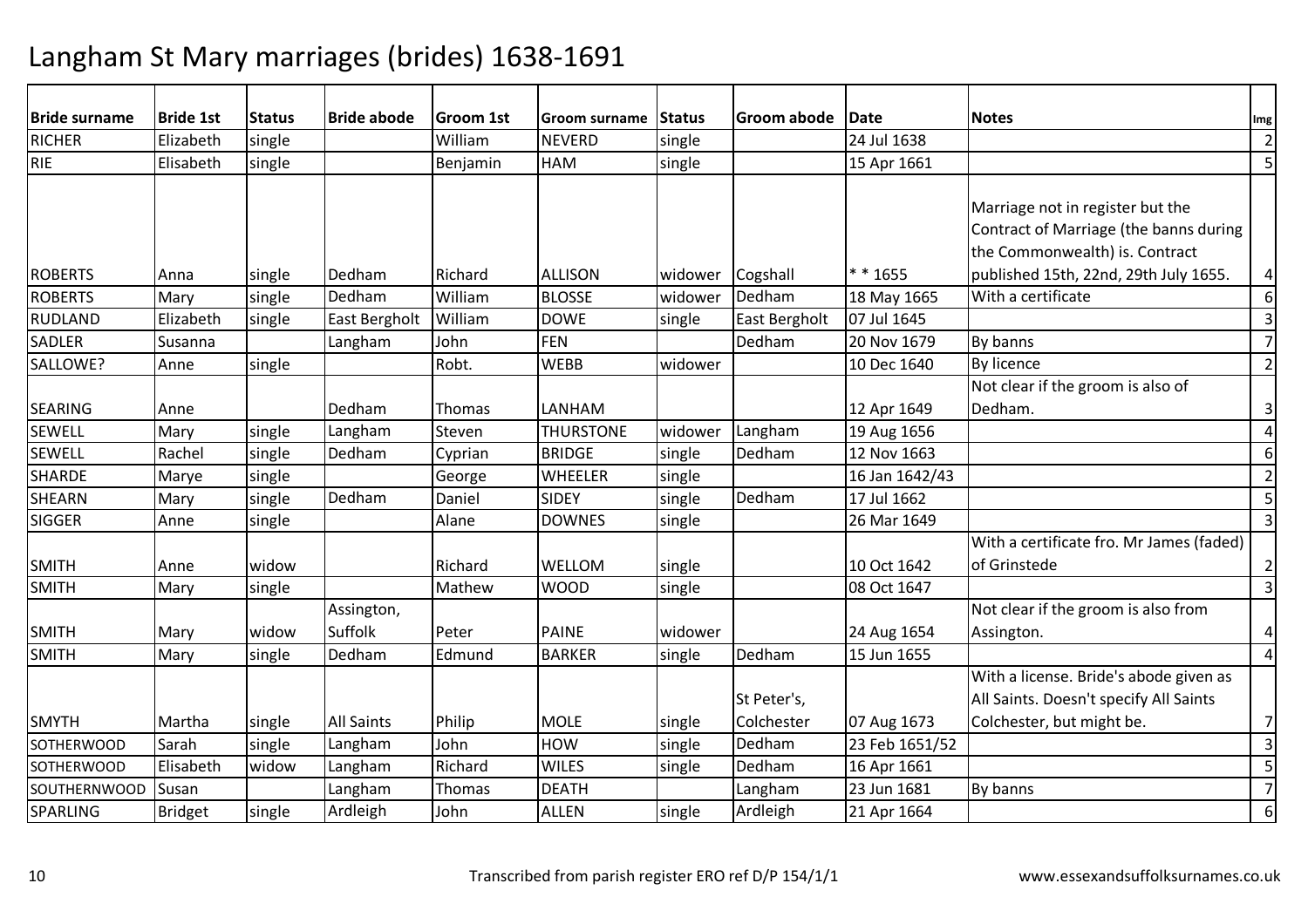| <b>Bride surname</b> | <b>Bride 1st</b> | <b>Status</b> | <b>Bride abode</b> | Groom 1st  | Groom surname  | Status  | Groom abode | Date           | <b>Notes</b>                            | Img                     |
|----------------------|------------------|---------------|--------------------|------------|----------------|---------|-------------|----------------|-----------------------------------------|-------------------------|
| <b>STANFEILD</b>     | Mary             | single        |                    | James      | <b>WENT</b>    | single  |             | 12 Oct 1665    |                                         | 6                       |
| <b>STARLING</b>      | Margaret         | single        | Langham            | Joseph     | <b>GOODIN</b>  | widower | Langham     | 26 Feb 1651/52 |                                         | $\overline{\mathbf{3}}$ |
| <b>STARLING</b>      | Mary             | single        | Langham            | John       | <b>BIRD</b>    | single  | Boxted      | 19 May 1653    |                                         | $\overline{a}$          |
| <b>STARLING</b>      | Anna             | single        |                    | Elisha     | <b>COLE</b>    | single  |             | 03 Nov 1664    |                                         | 6                       |
| <b>STEAGALL</b>      | Margery          | single        | Ardly              | Georg      | HOW            | widower | Ardly       | 06 Jul 1652    |                                         | 3                       |
|                      |                  |               | Clemts.            |            |                |         |             |                |                                         |                         |
|                      |                  |               | Parish,            |            |                |         |             |                | The groom's name is given as both       |                         |
| <b>SWETTMAN</b>      | Abigail          | single        | Ipswich            | Jeremiah   | <b>MORSE</b>   | single  | Dedham      | 15 Jun 1654    | Jeremy and Jeremiah in the register.    | $\overline{4}$          |
| <b>SYMONDS</b>       | Diana            | widow         | Dedham             | Samuell    | <b>PURDEE</b>  | single  | Dedham      | 19 Sep 1656    |                                         | 5                       |
| <b>TABUT</b>         | Alice            | single        | Langham            | John       | <b>KING</b>    | single  | Dedham      | 31 Mar 1657    |                                         | 5                       |
| <b>TALLER</b>        | Anne             | single        | Stoake             | Francis    | <b>BAKER</b>   | single  | Stoake      | 28 Apr 1653    |                                         | $\overline{3}$          |
| <b>TANNER</b>        | Elizabeth        | single        |                    | Elisha     | <b>COLE</b>    | single  |             | 07 May 1639    |                                         | $\overline{2}$          |
| <b>TANNER</b>        | Anne             | single        |                    | Daniall    | <b>WARNER</b>  | single  |             | 14 May 1646    |                                         | $\overline{\mathbf{3}}$ |
| <b>THISALWOOD</b>    | Alce             | single        | Dedham             | John       | <b>GULL</b>    | single  | Dedham      | 29 Apr 1679    | By banns                                | $\overline{7}$          |
| <b>THURLER</b>       | Anne             | single        |                    | John       | <b>RUDKIN</b>  | single  |             | 26 Apr 1639    | By licence                              | $\overline{2}$          |
| <b>THURSTONE</b>     | Susann           | single        | Langham            | Nathaniell | <b>NEVARD</b>  | single  | Langham     | 11 Dec 1654    |                                         | $\overline{4}$          |
|                      |                  |               |                    |            |                |         |             |                |                                         |                         |
|                      |                  |               | Langham alias      |            |                |         | St Giles',  |                |                                         |                         |
| <b>TILLET</b>        | Elisabeth        | widow         | Stratford          | Welliam    | <b>DANIELL</b> | widower | Colchester  | 22 Sep 1664    | With a license                          | 6                       |
|                      |                  |               |                    |            |                |         |             |                |                                         |                         |
|                      |                  |               |                    |            |                |         |             |                | Vacante vicara? (no vicar at Dedham?    |                         |
| <b>TRAY</b>          | Anna             | single        | Dedham             | Philip     | <b>WOOD</b>    | widower |             | 01 Jul 1641    | Not clear if groom is also of Dedham)   | $\overline{2}$          |
| <b>TRAY</b>          | Susan            | single        | Dedham             | William    | <b>CROSSE</b>  | single  | Dedham      | 24 Jun 1651    |                                         | 3                       |
| <b>TUNMER</b>        | Susan            | single        |                    | George     | <b>FERRAR</b>  | single  |             | 26 Dec 1639    |                                         | $\overline{2}$          |
|                      |                  |               |                    |            |                |         |             |                | Groom's surname hard to read.           |                         |
|                      |                  |               |                    |            |                |         |             |                | Ponssella? Russells? Not clear if groom |                         |
| <b>TURNER</b>        | Dorothee         | widow         | Stratford          | John       | PONSSELLA?     | single  |             | 24 Jan 1648/49 | is also of Stratford.                   | $\overline{3}$          |
|                      |                  |               |                    |            |                |         |             |                | Groom's surname hard to read.           |                         |
|                      |                  |               |                    |            |                |         |             |                | Ponssella? Russells? Not clear if groom |                         |
| <b>TURNER</b>        | Dorothee         | widow         | Stratford          | John       | RUSSELLS?      | single  |             | 24 Jan 1648/49 | is also of Stratford.                   | 3                       |
| <b>WALKER</b>        | Anne             | single        |                    | Thomas     | <b>WOOD</b>    | single  |             | 15 Jun 1640    |                                         | $\overline{2}$          |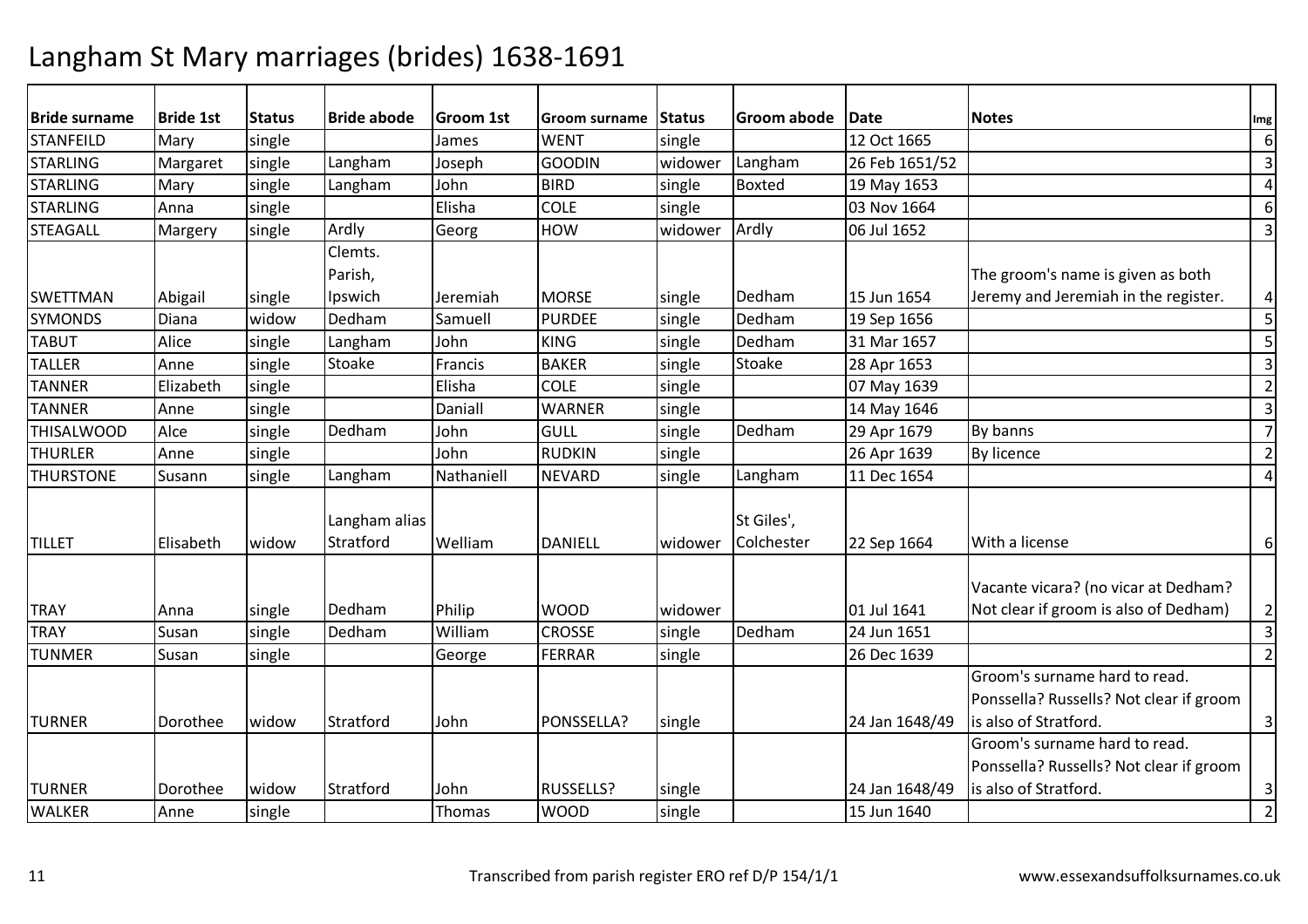| <b>Bride surname</b> | <b>Bride 1st</b> | <b>Status</b> | <b>Bride abode</b> | Groom 1st     | <b>Groom surname</b> | Status  | Groom abode   | Date           | <b>Notes</b>                       | Img              |
|----------------------|------------------|---------------|--------------------|---------------|----------------------|---------|---------------|----------------|------------------------------------|------------------|
| <b>WARD</b>          | Alice            | single        |                    | Abraham       | <b>LEGAT</b>         | single  |               | 02 Jan 1644/45 |                                    | $\overline{3}$   |
| <b>WARNER</b>        | Mary             | single        |                    | Thomas        | <b>STARKE</b>        | single  |               | 22 Jul 1639    |                                    | $\overline{2}$   |
| <b>WARNER</b>        | Jane             | single        | Nayland            | William       | <b>BARNARD</b>       | single  | Nayland       | 11 Jan 1643/44 |                                    | $\overline{2}$   |
|                      |                  |               |                    |               |                      |         |               |                | Not clear if groom is also of East |                  |
| <b>WARNER</b>        | Thomasine        | single        | East Bergholt      | Francis       | <b>BOULT</b>         | widower |               | 25 Mar 1644    | Bergholt.                          | $\mathsf 3$      |
| <b>WARNER</b>        | Elisabeth        | single        | Ardleigh           | Edmund        | <b>WEED</b>          | single  | Dedham        | 26 Dec 1654    |                                    | $\overline{4}$   |
| <b>WARNER</b>        | Lydia            | single        |                    | Samuel        | <b>WARNER</b>        | single  |               | 28 Apr 1664    |                                    | $6\,$            |
| <b>WARNER</b>        | Elisabeth        | single        |                    | Tho.          | <b>SOTHERWOOD</b>    | single  |               | 27 Dec 1664    |                                    | 6                |
| <b>WARNER</b>        | Margaret         | single        |                    | Thomas        | <b>SHAW</b>          | single  |               | 27 Jun 1665    |                                    | $6\,$            |
| <b>WEBB</b>          | Margaret         | single        |                    | Thomas        | <b>HORSEMAN</b>      | single  |               | 28 Mar 1665    |                                    | 6                |
| <b>WELLOCK</b>       | Susan            |               | Langham            | John          | <b>GROVES</b>        | widower | Langham       | 10 Sep 1685    | By banns                           | 8                |
| <b>WENLOCK</b>       | Grace            | single        | Langham            | Robert        | <b>BAKER</b>         | widower | <b>Boxted</b> | 27 Mar 1654    |                                    | $\overline{4}$   |
|                      |                  |               |                    |               |                      |         |               |                |                                    |                  |
| <b>WENLOCK</b>       | Elisabeth        | single        | Langham            | Thomas        | <b>POTTER</b>        | single  | Much Horxley  | 08 May 1656    |                                    | $\pmb{4}$        |
| <b>WENLOCK</b>       | Martha           |               |                    | John          | <b>COLE</b>          |         |               | 11 Oct 1674    |                                    | $\overline{7}$   |
| <b>WENLOCK</b>       | Anna             |               | Langham            | John          | <b>MUNSEN</b>        |         | Langham       | 20 Nov 1684    | By banns                           | 8                |
| <b>WENT</b>          | Priscilla        | single        |                    | Bezaleel      | <b>ORRIS</b>         | widower |               | 27 Aug 1661    |                                    | 5                |
| <b>WENT</b>          | Liddy            | widow         | Langham            | Charles       | <b>STARLING</b>      | single  | Langham       | 31 Dec 1686    |                                    | 8                |
| <b>WEST</b>          | Abigaill         | widow         | Dedham             | John          | <b>CUTTING</b>       | widower | Dedham        | 12 Jul 1660    |                                    | 5                |
| <b>WEST</b>          | Miriam           | single        | Dedham             | Jacob         | <b>HAM</b>           | single  | Ardleigh      | 25 Nov 1662    |                                    | 5                |
| <b>WHEELER</b>       | Mary             | single        |                    | Thomas        | <b>LECH</b>          | single  |               | 21 May 1648    |                                    | $\overline{3}$   |
| <b>WHITMAN</b>       | Dorothy          | single        | Stratford          | Abraham       | PEARLE               | single  | Stratford     | 17 Jun 1651    | Bride is a servant                 | $\overline{3}$   |
| <b>WILES</b>         | Elizabeth        | single        |                    | John          | <b>FERRAR</b>        | widower |               | 03 Aug 1643    |                                    | $\overline{2}$   |
| <b>WILES</b>         | Thomasin         | single        |                    | Walter        | <b>STRINGER</b>      | widower |               | 29 Sep 1665    |                                    | $\boldsymbol{6}$ |
| <b>WILLBEE</b>       | Elisabeth        | single        | Stratford          | Steven        | <b>THURSTONE</b>     | single  | Langham       | 12 Apr 1653    |                                    | $\overline{3}$   |
|                      |                  |               |                    |               |                      |         |               |                | Unclear if groom is also of East   |                  |
| <b>WITHIN</b>        | Sarah            | single        | East Bergholt      | <b>Tobias</b> | LEWIS                | widower |               | 19 Dec 1667    | Bergholt.                          | 6                |
| <b>WOOD</b>          | Susan            | single        |                    | John          | <b>CLARE</b>         | widower |               | 02 Jun 1640    |                                    | $\overline{2}$   |
| <b>WOOD</b>          | Mary             | single        |                    | Thomas        | LUMKIN               | widower | Colchester    | 14 May 1667    | With a certificate                 | $6\,$            |
| <b>WOOD</b>          | Damaris          | single        |                    | Thomas        | <b>COLE</b>          | single  |               | 18 Jun 1668    |                                    | $6\,$            |
| <b>WOOD</b>          | Deborah          |               |                    | John          | <b>BEAVES</b>        |         |               | 08 Apr 1680    | By banns                           | $\overline{7}$   |